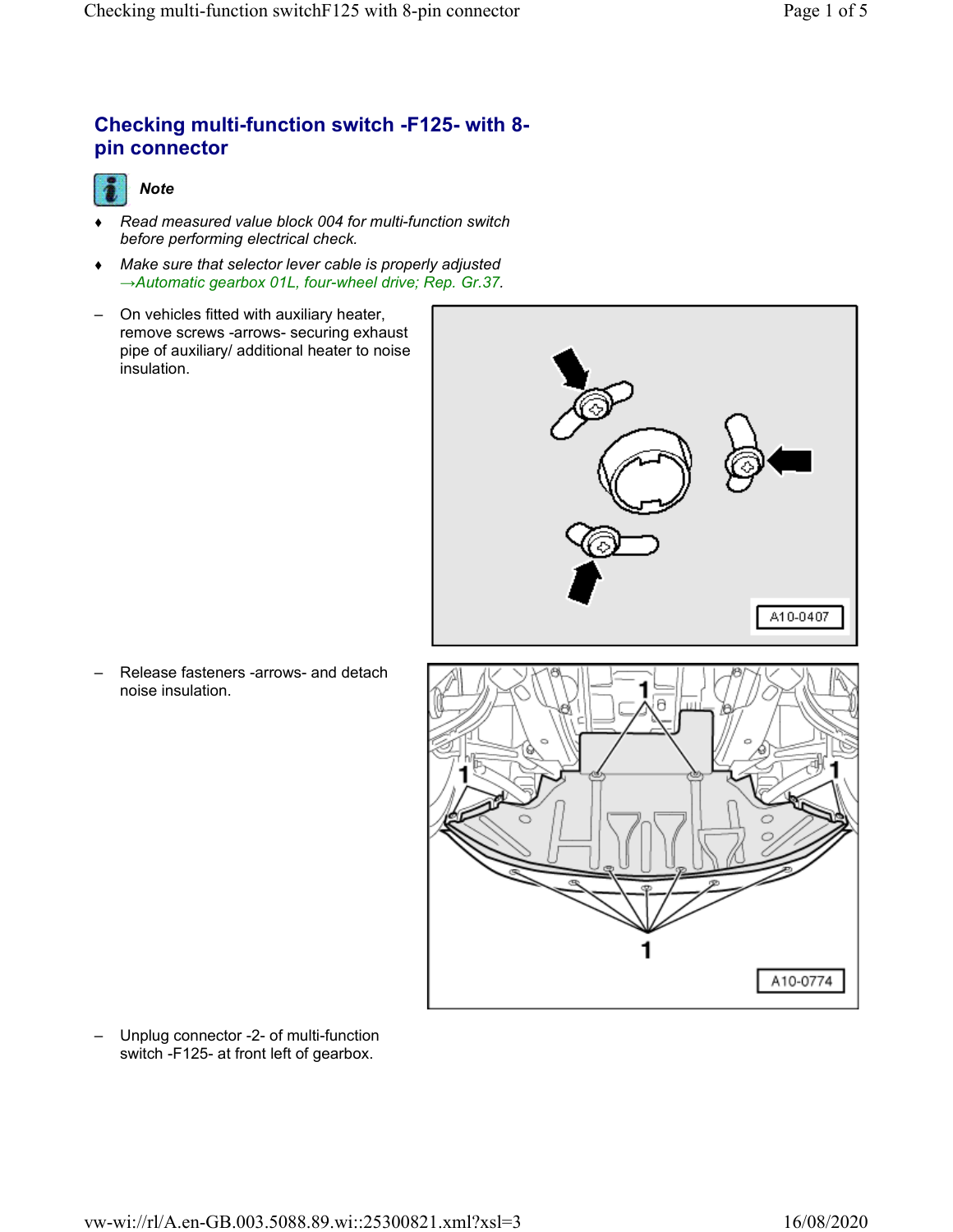

**Contact assignment at 8-pin connector of multi-function switch -F125-.**



### **Test step No. 1**

| <b>Contacts</b><br>on -F125- | <b>Items tested</b>             | <b>Test conditions and</b><br>additional steps                                             |                      | Specification   Fault rectification if readout<br>does not match specification           |
|------------------------------|---------------------------------|--------------------------------------------------------------------------------------------|----------------------|------------------------------------------------------------------------------------------|
| $1 + 2$                      | Multi-function<br>switch -F125- | Ignition switched off<br>$\bullet$<br>Switch to resistance<br>$\bullet$<br>measuring range |                      |                                                                                          |
|                              |                                 | Selector lever in "P",<br>"N", "D"                                                         | Less than 1 $\Omega$ | Check connector at multi-<br>function switch for contact<br>corrosion, moisture or loose |
|                              |                                 | Selector lever in "R",<br>$\overline{\phantom{0}}$<br>"4". "3". "2"                        | $\infty$ O           | fitting<br>Check selector lever cable                                                    |
| $1 + 3$                      |                                 | Selector lever in "R",  <br>—<br>"N". "4"                                                  | Less than $1 \Omega$ | adjustment $\rightarrow$ Automatic<br>gearbox 01L, four-wheel<br>drive; Rep. Gr.37       |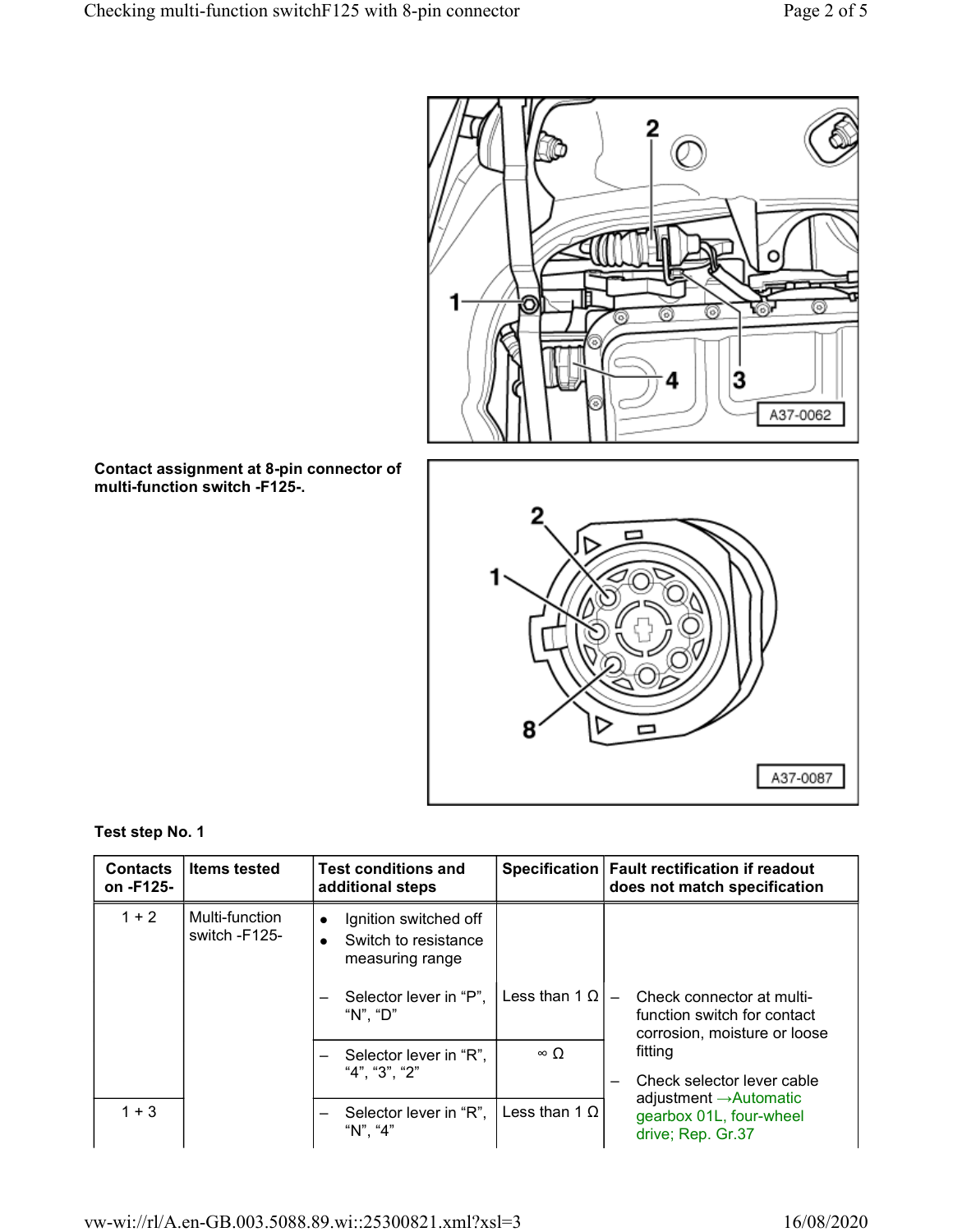|         |  | Selector lever in "P",<br>"D", "3", "2" | $\infty$ $\Omega$    | Renew multi-function switch<br>$\rightarrow$ Automatic gearbox 01L, four<br>-wheel drive; Rep. Gr.37 |
|---------|--|-----------------------------------------|----------------------|------------------------------------------------------------------------------------------------------|
| $1 + 4$ |  | Selector lever in "N",<br>"D", "4", "2" | Less than 1 $\Omega$ |                                                                                                      |
|         |  | Selector lever in<br>"P", "R", "3"      | $\infty$ $\Omega$    |                                                                                                      |
| $1 + 5$ |  | Selector lever in "D",<br>"4". "3"      | Less than 1 $\Omega$ |                                                                                                      |
|         |  | Selector lever in "P",<br>"R", "N", "2" | $\infty$ $\Omega$    |                                                                                                      |

## **Test step No. 2**

| <b>Contacts</b><br>on -F125- | <b>Items tested</b>                                | <b>Test conditions and</b><br>additional steps                                |                      | Specification   Fault rectification if readout<br>does not match specification                       |
|------------------------------|----------------------------------------------------|-------------------------------------------------------------------------------|----------------------|------------------------------------------------------------------------------------------------------|
| $6 + 7$                      | P/N signal from<br>multi-function<br>switch -F125- | Ignition switched off<br>$\bullet$<br>Switch to resistance<br>measuring range |                      |                                                                                                      |
|                              |                                                    | Selector lever in "R",<br>"D", "4", "3", "2"                                  | $\infty$ $\Omega$    | Check connector at multi-<br>function switch for contact<br>corrosion, moisture or loose<br>fitting  |
|                              |                                                    |                                                                               |                      | Check selector lever cable<br>adjustment $\rightarrow$ Automatic                                     |
|                              |                                                    | Selector lever in "P",<br>"N"                                                 | Less than 1 $\Omega$ | gearbox 01L, four-wheel<br>drive; Rep. Gr.37                                                         |
|                              |                                                    |                                                                               |                      | Renew multi-function switch<br>$\rightarrow$ Automatic gearbox 01L, four<br>-wheel drive; Rep. Gr.37 |

### **Test step No. 3**

| <b>Contacts</b><br>on -F125- | <b>Items tested</b>                                                   | <b>Test conditions and</b><br>additional steps                                                                                                                 |                      | Specification   Fault rectification if readout<br>does not match specification           |
|------------------------------|-----------------------------------------------------------------------|----------------------------------------------------------------------------------------------------------------------------------------------------------------|----------------------|------------------------------------------------------------------------------------------|
| $1 + 8$                      | Reversing light<br>signal from multi-<br>function switch -<br>$F125-$ | Ignition switched off<br>$\bullet$<br>Switch to resistance<br>measuring range<br>Selector lever in "P",<br>$\overline{\phantom{0}}$<br>"N", "D", "4", "3", "2" | $\infty$ O           | Check connector at multi-<br>function switch for contact<br>corrosion, moisture or loose |
|                              |                                                                       | Selector lever in "R"                                                                                                                                          | Less than 1 $\Omega$ | fitting                                                                                  |
|                              |                                                                       |                                                                                                                                                                |                      |                                                                                          |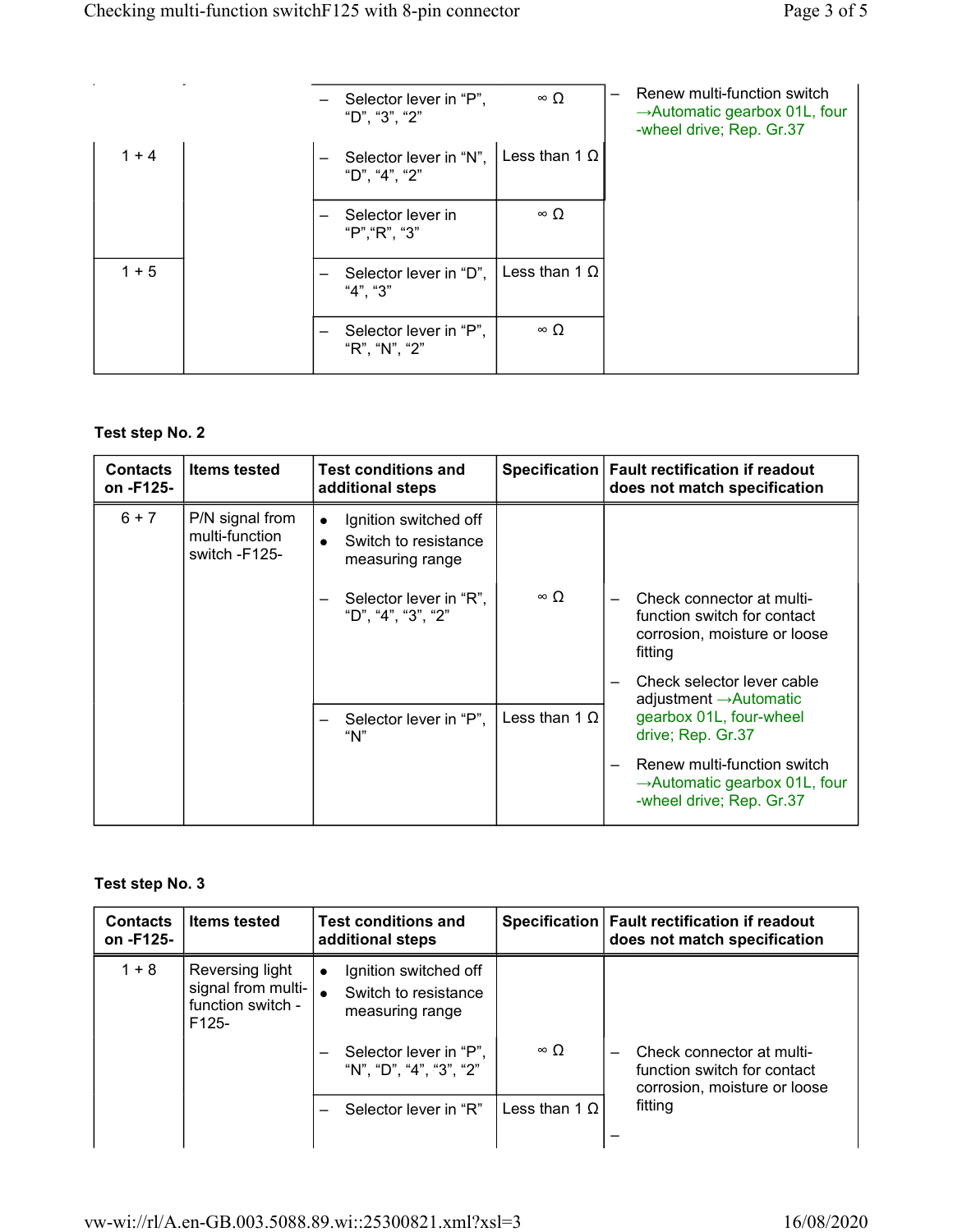|  |  | Check selector lever cable<br>adjustment $\rightarrow$ Automatic<br>gearbox 01L, four-wheel<br>drive; Rep. Gr.37 |
|--|--|------------------------------------------------------------------------------------------------------------------|
|  |  | Renew multi-function switch<br>$\rightarrow$ Automatic gearbox 01L, four<br>-wheel drive; Rep. Gr.37             |

#### **Checking voltage supply of multi-function switch**

- Connect multimeter for voltage measurement between contacts -1- and -6 of the 8-pin connector.
- Switch on ignition.
- $\bullet$ Specification: approx. battery voltage.

If readout does not match specification:

 $-$  Repair wiring  $\rightarrow$  Current flow diagrams, Electrical fault finding and Fitting locations.

#### **Checking wiring between 8-pin connector for multi-function switch and gearbox control unit**

- Connect adapter -V.A.G 1598/20- (test box) to automatic gearbox control unit -J217-  $\rightarrow$  Chapter.
- Connect multimeter for resistance measurement between contacts on the 8 pin connector and the sockets on adapter - V.A.G 1598/20- (test box), as shown in the following table.





| Adapter -1598/20-<br><b>Connector</b><br>(test box)<br><b>Contact</b><br><b>Socket</b> |           | <b>Specification</b>   |
|----------------------------------------------------------------------------------------|-----------|------------------------|
|                                                                                        | 54 and 55 | Less than $1.5 \Omega$ |